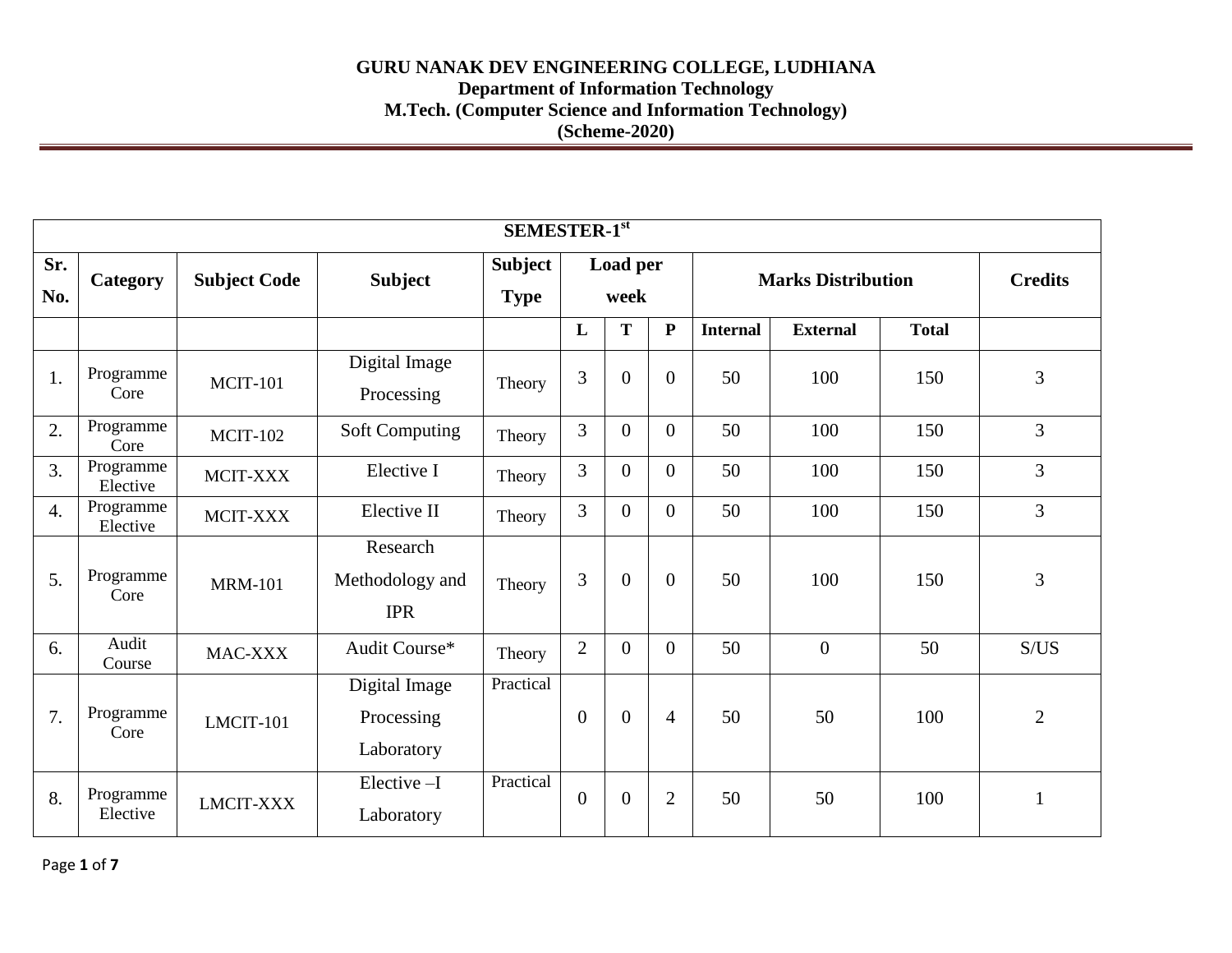| 9. | Programme<br>Elective | <b>LMCIT-XXX</b> | $Elective - II$<br>Laboratory  | Practical |  |                  |               | 50  | 50  | 100  |    |
|----|-----------------------|------------------|--------------------------------|-----------|--|------------------|---------------|-----|-----|------|----|
|    |                       |                  | <b>Total</b>                   |           |  | $\boldsymbol{0}$ | $\Omega$<br>O | 450 | 650 | 1100 | 19 |
|    |                       |                  | <b>TOTAL Contact Hours: 25</b> |           |  |                  |               |     |     |      |    |

**\* Audit Course has internal evaluation only. S/US is satisfactory and unsatisfactory.**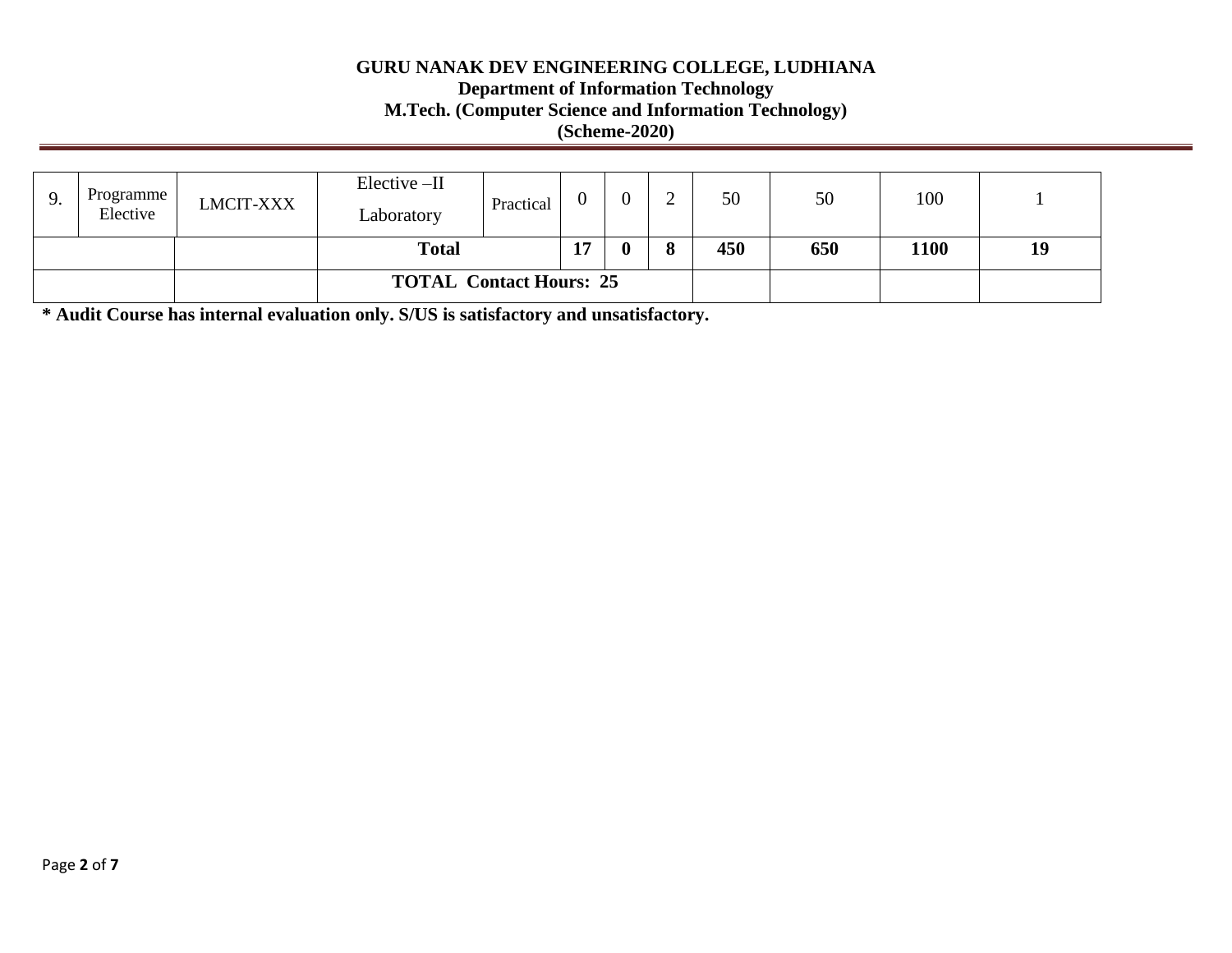|            | SEMESTER-2 <sup>nd</sup> |                        |                                                                          |                               |                                         |                  |                           |                 |                 |                |                |  |
|------------|--------------------------|------------------------|--------------------------------------------------------------------------|-------------------------------|-----------------------------------------|------------------|---------------------------|-----------------|-----------------|----------------|----------------|--|
| Sr.<br>No. | <b>Category</b>          | <b>Subject</b><br>Code | <b>Subject</b>                                                           | <b>Subject</b><br><b>Type</b> | <b>Scheme of</b><br>studies per<br>week |                  | <b>Marks Distribution</b> |                 |                 | <b>Credits</b> |                |  |
|            |                          |                        |                                                                          |                               | L                                       | T                | ${\bf P}$                 | <b>Internal</b> | <b>External</b> | <b>Total</b>   |                |  |
| 1.         | Programme<br>Core        | <b>MCIT-109</b>        | <b>Advanced Algorithms</b>                                               | Theory                        | 3                                       | $\overline{0}$   | $\overline{0}$            | 50              | 100             | 150            | 3              |  |
| 2.         | Programme<br>Core        | <b>MCIT-110</b>        | <b>Object Oriented</b><br>Analysis and Design<br>using UML               | Theory                        | 3                                       | $\overline{0}$   | $\overline{0}$            | 50              | 100             | 150            | 3              |  |
| 3.         | Programme<br>Elective    | MCIT-<br><b>XXX</b>    | Elective III                                                             | Theory                        | 3                                       | $\overline{0}$   | $\overline{0}$            | 50              | 100             | 150            | 3              |  |
| 4.         | Programme<br>Elective    | MCIT-<br><b>XXX</b>    | Elective IV                                                              | Theory                        | 3                                       | $\boldsymbol{0}$ | $\mathbf{0}$              | 50              | 100             | 150            | 3              |  |
| 5          | Audit<br>Course          | MAC-<br><b>XXX</b>     | Audit Course*                                                            | Theory                        | $\overline{2}$                          | $\overline{0}$   | $\overline{0}$            | 50              | $\mathbf{0}$    | 50             | S/US           |  |
| 6.         | Programme<br>Core        | LMCIT-<br>109          | <b>Advanced Algorithms</b><br>Laboratory                                 | Practical                     | $\mathbf{0}$                            | $\overline{0}$   | $\overline{2}$            | 50              | 50              | 100            | $\mathbf{1}$   |  |
| 7.         | Programme<br>Core        | LMCIT-<br>110          | <b>Object Oriented</b><br>Analysis and Design<br>using UML<br>Laboratory | Practical                     | $\mathbf{0}$                            | $\mathbf{0}$     | $\overline{2}$            | 50              | 50              | 100            | $\mathbf{1}$   |  |
| 8.         | Programme<br>Elective    | LMCIT-<br><b>XXX</b>   | Elective -III Laboratory                                                 | Practical                     | $\overline{0}$                          | $\overline{0}$   | $\overline{2}$            | 50              | 50              | 100            | $\mathbf{1}$   |  |
| 9.         | Programme<br>Elective    | LMCIT-<br><b>XXX</b>   | Elective - IV Laboratory                                                 | Practical                     | $\overline{0}$                          | $\boldsymbol{0}$ | $\overline{2}$            | 50              | 50              | 100            | $\mathbf{1}$   |  |
| 10.        | Programme<br>Core        | LMPIT-<br>101          | Project                                                                  | Practical                     | $\overline{0}$                          | $\boldsymbol{0}$ | 4                         | 50              | 50              | 100            | $\overline{2}$ |  |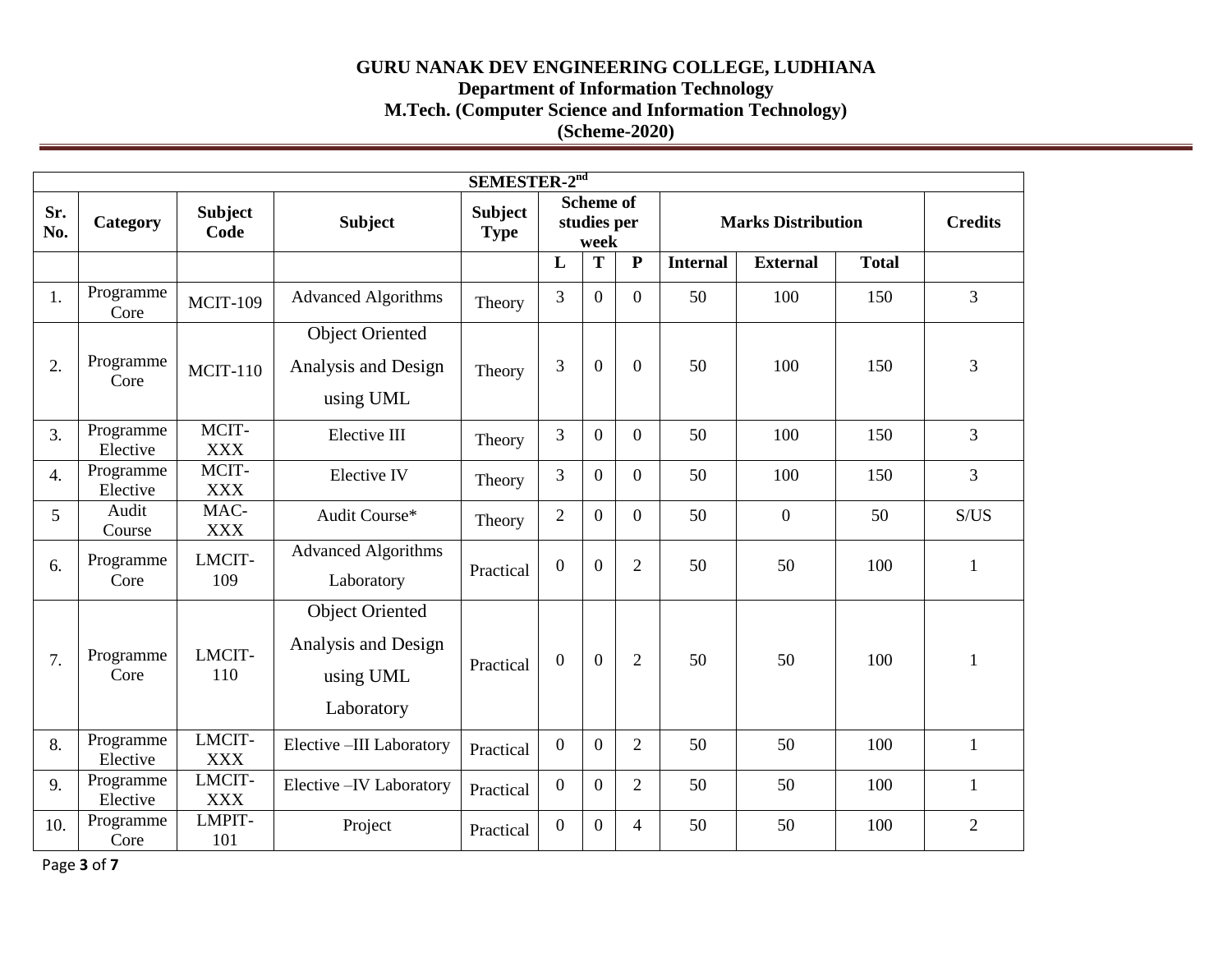|  | <b>Total</b>                                       | $\mathcal{L}$<br>4ء |  | $\rightarrow$<br>┸ | 500 | 650 | 1150 | 10 |
|--|----------------------------------------------------|---------------------|--|--------------------|-----|-----|------|----|
|  | $\sim$<br><b>TOTAL</b><br><b>Contact Hours: 26</b> |                     |  |                    |     |     |      |    |

**NOTE:** Students will undergo internship of 4 weeks after 2<sup>nd</sup> semester in reputed institute /research organization.

**\*** Audit Course has internal evaluation only. S/US is satisfactory and unsatisfactory**.** 

|                                | SEMESTER-3rd          |                        |                                      |                               |                                         |                |                  |                           |                 |              |              |  |
|--------------------------------|-----------------------|------------------------|--------------------------------------|-------------------------------|-----------------------------------------|----------------|------------------|---------------------------|-----------------|--------------|--------------|--|
| Sr.<br>No.                     | Category              | <b>Subject</b><br>Code | <b>Subject</b>                       | <b>Subject</b><br><b>Type</b> | <b>Scheme of</b><br>studies per<br>week |                |                  | <b>Marks Distribution</b> | <b>Credits</b>  |              |              |  |
|                                |                       |                        |                                      |                               | L                                       | T              | ${\bf P}$        | <b>Internal</b>           | <b>External</b> | <b>Total</b> |              |  |
| 1.                             | Programme<br>Elective | MCIT-<br><b>XXX</b>    | Elective V                           | Theory                        | 3                                       | $\mathbf{0}$   | $\overline{0}$   | 50                        | 100             | 150          | 3            |  |
| 2.                             | Open<br>Elective      | MOIT-<br><b>XXX</b>    | Open Elective                        | Theory                        | 3                                       | $\mathbf{0}$   | $\overline{0}$   | 50                        | 100             | 150          | 3            |  |
| 3.                             | Programme<br>Core     | MPTIT-<br>101          | Pre Thesis                           | Practical                     | $\overline{0}$                          | $\overline{0}$ | 20<br>$(2#+18*)$ | 100                       | 100             | 200          | 10           |  |
| 4.                             | Programme<br>Elective | LMCIT-<br><b>XXX</b>   | Elective V<br>Laboratory             | Practical                     | $\boldsymbol{0}$                        | $\theta$       | $\overline{2}$   | 50                        | 50              | 100          | $\mathbf{1}$ |  |
| 5.                             |                       | <b>RCIT-101</b>        | Research<br>Internship <sup>\$</sup> | Practical                     | $\overline{0}$                          | $\mathbf{0}$   | $\overline{0}$   | 50                        | $\overline{0}$  | 50           | S/US         |  |
|                                |                       |                        | <b>Total</b>                         |                               | 6                                       | $\overline{0}$ | $\overline{4}$   | 300                       | 350             | 650          | 17           |  |
| <b>TOTAL Contact Hours: 12</b> |                       |                        |                                      |                               |                                         |                |                  |                           |                 |              |              |  |

\$ Evaluation of Research Internship will be done by Department Research Committee # Max. Hours for Teacher

Page **4** of **7**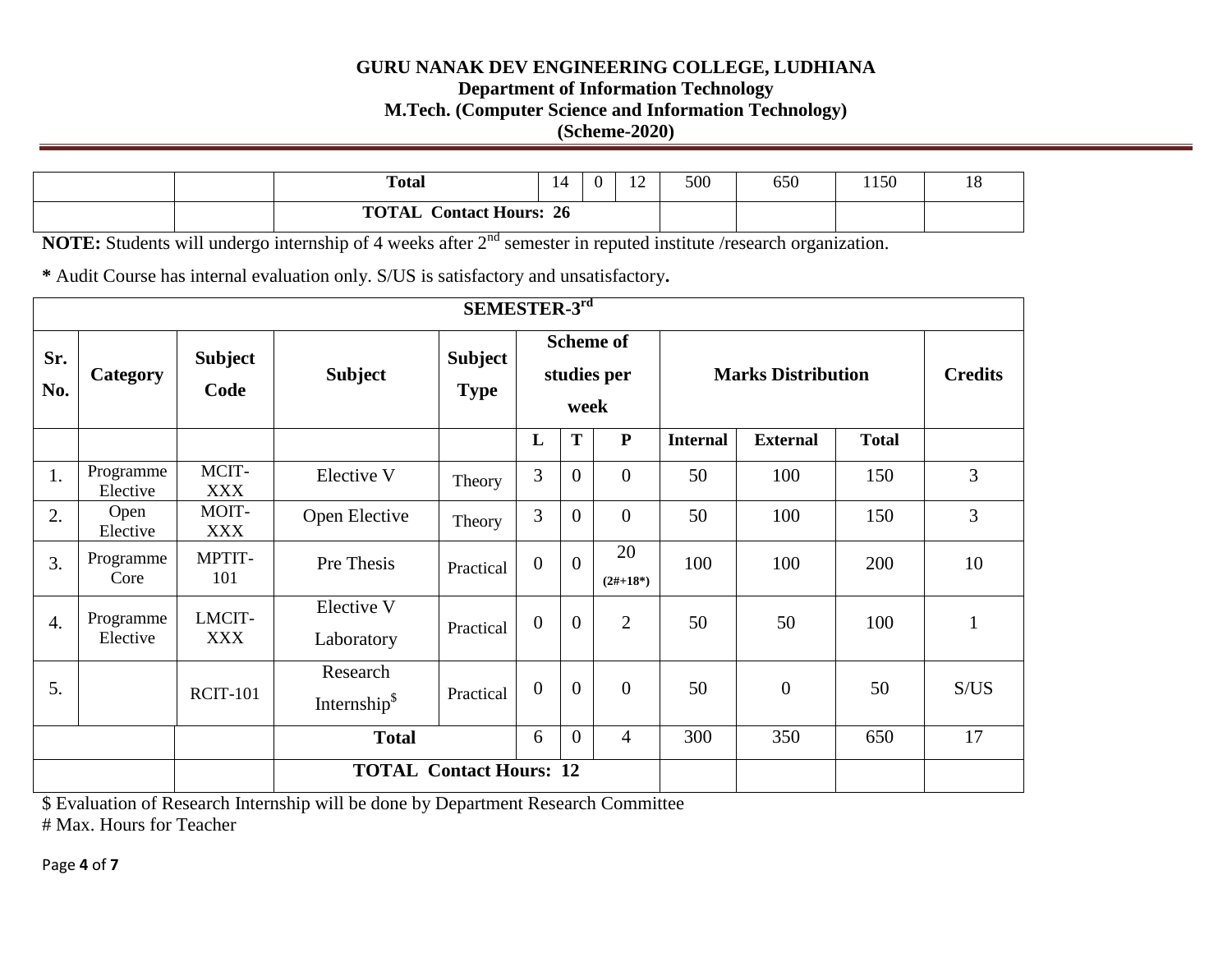\*Independent Study Hours

|                               | <b>SEMESTER-4th</b> |                        |                |                               |                                         |                |                    |                           |                 |              |    |  |
|-------------------------------|---------------------|------------------------|----------------|-------------------------------|-----------------------------------------|----------------|--------------------|---------------------------|-----------------|--------------|----|--|
| Sr.<br>No.                    | <b>Category</b>     | <b>Subject</b><br>Code | <b>Subject</b> | <b>Subject</b><br><b>Type</b> | <b>Scheme of</b><br>studies per<br>week |                |                    | <b>Marks Distribution</b> | <b>Credits</b>  |              |    |  |
|                               |                     |                        |                |                               | L                                       | m              | P                  | <b>Internal</b>           | <b>External</b> | <b>Total</b> |    |  |
| 1.                            | Programme<br>Core   | MTCIT-<br>101          | Thesis         | Practical                     | $\overline{0}$                          | $\overline{0}$ | 32<br>$(4\#+28^*)$ | 100                       | 200             | 300          | 16 |  |
|                               | <b>Total</b>        |                        |                | $\boldsymbol{0}$              | $\overline{0}$                          | 4              | 100                | 200                       | 300             | 16           |    |  |
| <b>TOTAL Contact Hours: 4</b> |                     |                        |                |                               |                                         |                |                    | 16                        |                 |              |    |  |

# Max. Hours for Teacher

\*Independent Study Hours

#### **List of Electives:**

## **Programme Elective-I**

- 1. MCIT-103 Introduction to Bioinformatics
- 2. LMCIT-103 Introduction to Bioinformatics Laboratory
- 3. MCIT-104 Data warehousing and Data Mining
- 4. LMCIT-104 Data warehousing and Data Mining Laboratory
- 5. MCIT-105 Recommender System
- 6. LMCIT-105 Recommender System Laboratory

## **Programme Elective-II**

- 1. MCIT-106 Machine Learning
- 2. LMCIT-106 Machine Learning Laboratory

#### Page **5** of **7**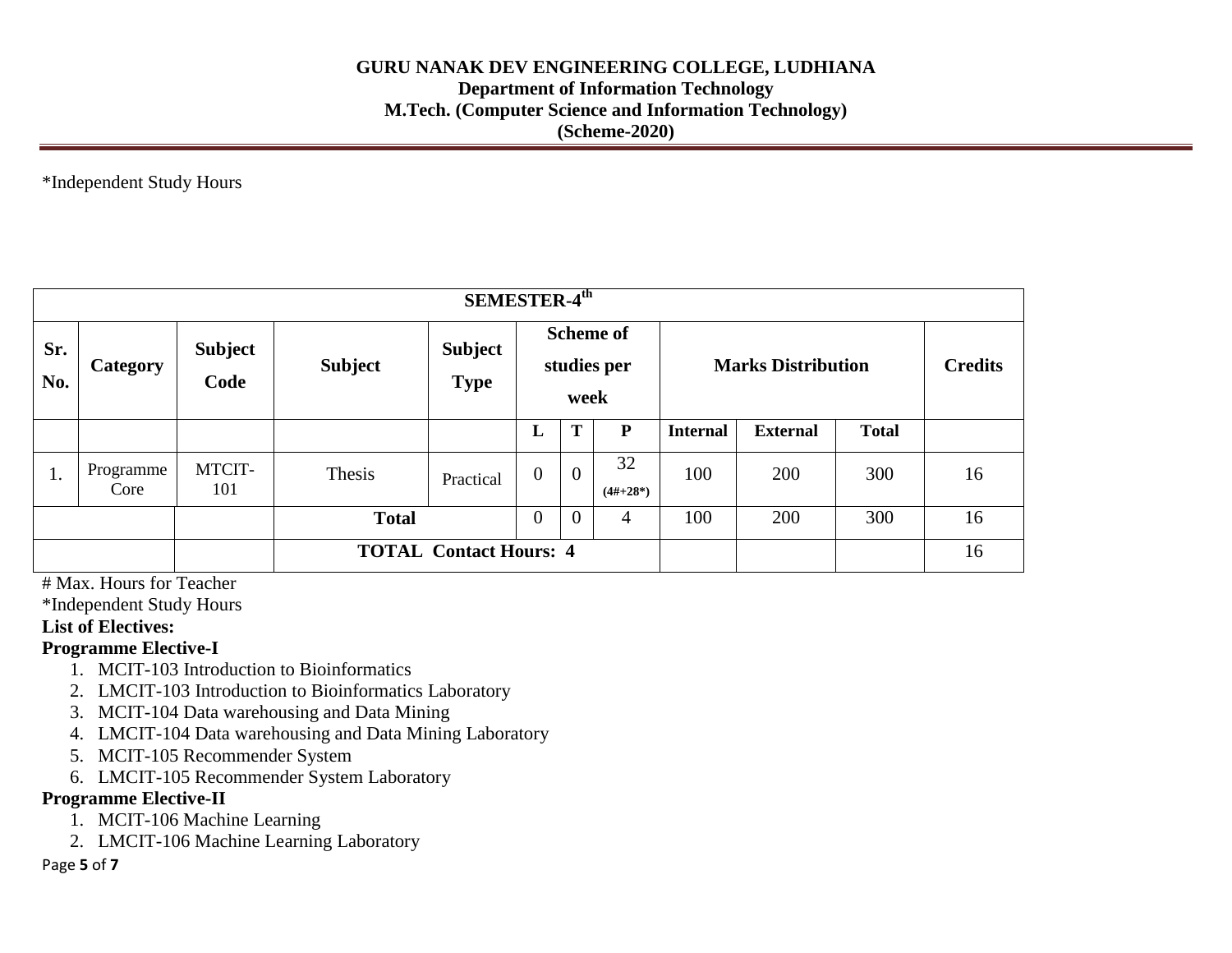- 3. MCIT-107Applied Data Science with Python
- 4. LMCIT-107Applied Data Science with Python Laboratory
- 5. MCIT -108 Introduction to Internet of Things
- 6. LMCIT -108 Introduction to Internet of Things Laboratory

## **Programme Elective-III**

- 1. MCIT-112 Advanced Bioinformatics
- 2. LMCIT-112 Advanced Bioinformatics Laboratory
- 3. MCIT-113 Data Analytics
- 4. LMCIT-113 Data Analytics Laboratory
- 5. MCIT-114 Social Networking
- 6. LMCIT-114Social Networking Laboratory

# **Programme Elective-IV**

- 1. MCIT-115 Deep Learning
- 2. LMCIT-115 Deep Learning Laboratory
- 3. MCIT-116 On-Chip Networks
- 4. LMCIT-116 On-Chip Networks Laboratory
- 5. MCIT -117 Augmented Reality and Virtual Reality
- 6. LMCIT -117 Augmented Reality and Virtual Reality Laboratory

## **Programme Elective-V**

- 1. MCIT-118 Health Informatics
- 2. LMCIT-118 Health Informatics Laboratory
- 3. MCIT-119 Cloud Computing
- 4. LMCIT- 119 Cloud Computing Laboratory
- 5. MCIT-120 Applications of Data Science
- 6. LMCIT- 120 Applications of Data Science Laboratory

## **List of Audit Courses**

- 1. MAC-101 English for Research Paper Writing
- 2. MAC-102 Disaster Management
- 3. MAC-103 Sanskrit for Technical Knowledge
- 4. MAC-104 Value Education

Page **6** of **7**